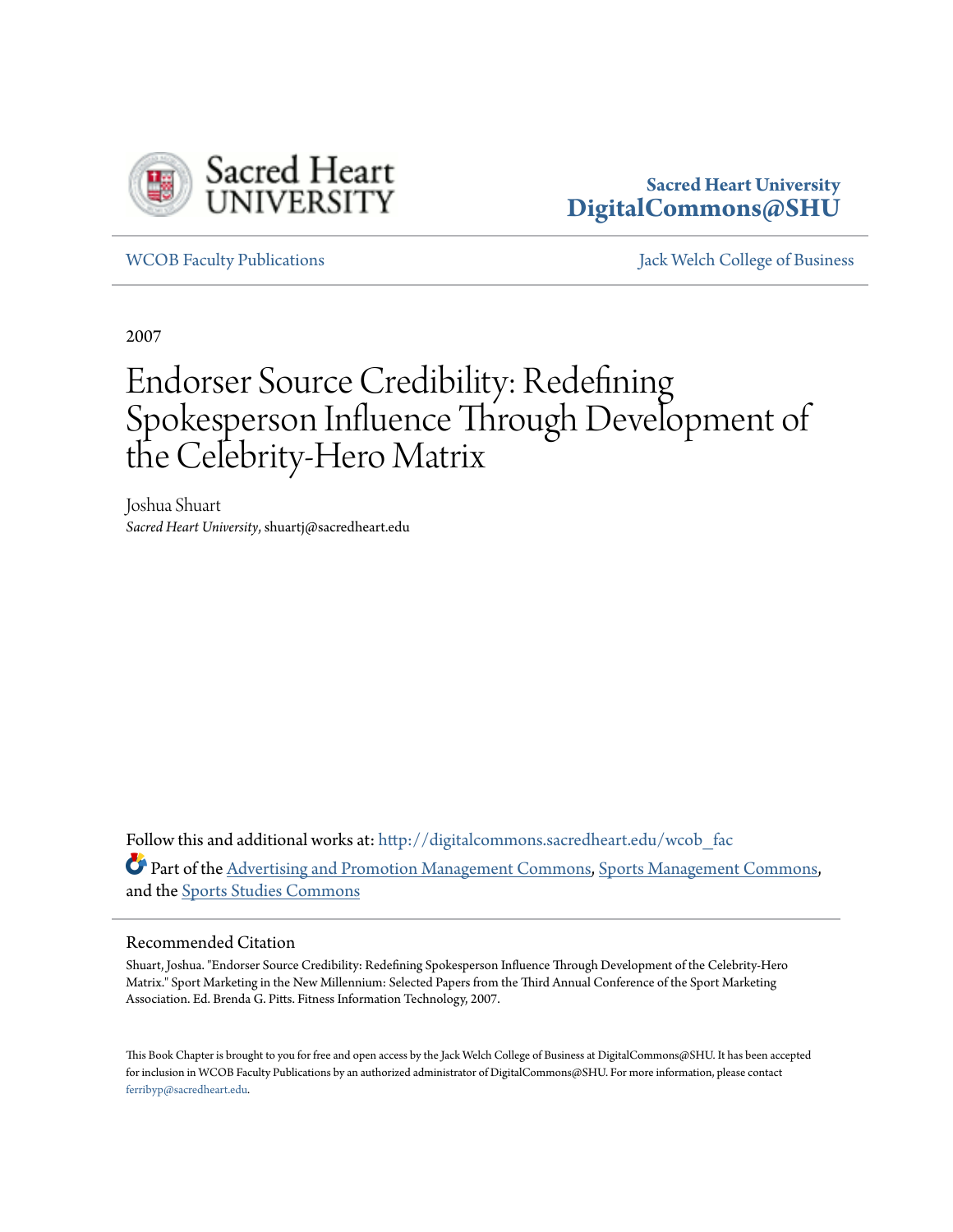# **Endorser Source Credibility: Redefining Spokesperson Influence Through Development**

## **o f th e Celebrity-Her o Matrix ® (CHM )**

## **JOSH SHUART**

#### SACRED HEART UNIVERSITY

#### **Abstract**

Endorsement of sport and non-sport products by athletes is an extremely popular method tha t corporations use to drive sales and advertising. Traditionally, celebrity endorsement research has focused on the physical attractiveness of the endorser; while this makes sense, it provides only a partial explanation why consumers purchase athlete-endorsed products. Several other components of *source credibility,* as well as previously unexplored elements such as "heroic" traits, prove to be stronger predictors of intent-to-purchase. A 3-phase research study of Americans aged 18-35 was conducted, with a Celebrity-Hero Matrix© (CHM ) developed and several marketing recommendations made based on the findings.

#### **Introductio n**

The modern sports hero is actually a misnomer for the sports celebrity. Critics have noted true sports heroes are an endangered species, whereas sports celebrities are as common as Texas cockroaches. On the surface professional sports seem to offer a natural source for heroes, but on closer examination they offer celebrated sports figures shaped, fashioned, and marketed as heroic.

—Susan Drucker (1997)

Bryant and McElroy (1997) point out the vital element of sport hero worship, a dichotomy between collective and individual identity. Fans of sport are complex in that their interest and fascination spans both collectively (teams) and individually (players). Conversely, hero worship in this realm can mean that the fan follows a particular team (and likely a favorite team in a particular sport). As such, said fan will support that team in a variety of ways: 1) watching the games in person; 2) following the games on television, radio, or Internet; 3) buying and wearing licensed sport merchandise; and 4) purchasing products that the athlete promotes. Exploring specific components of athlete endorsement is essential to further understanding and developing a new the ory; to date, most research focuses on a single element of endorsement—physical attractiveness and virtually ignores other potentially important factors (Ohanian, 1991). Hence, this paper focuses upon the perceived expertise and trustworthiness of the endorser, and their subsequent influence upon sport fan consumption behaviors.

Original research was conducted in several phases, and included two separate validated surveys and several focus groups ( $N = 302$ ). Goals of the research were to pinpoint personal characteristics that most influenced consumers to purchase athlete-endorsed products. Results found that despite the fact that the majority of celebrity research focuses upon physical attractiveness, trustworthiness and perceived expertise were far stronger predictors of purchase intention, and resulted in the development of new endorsement models.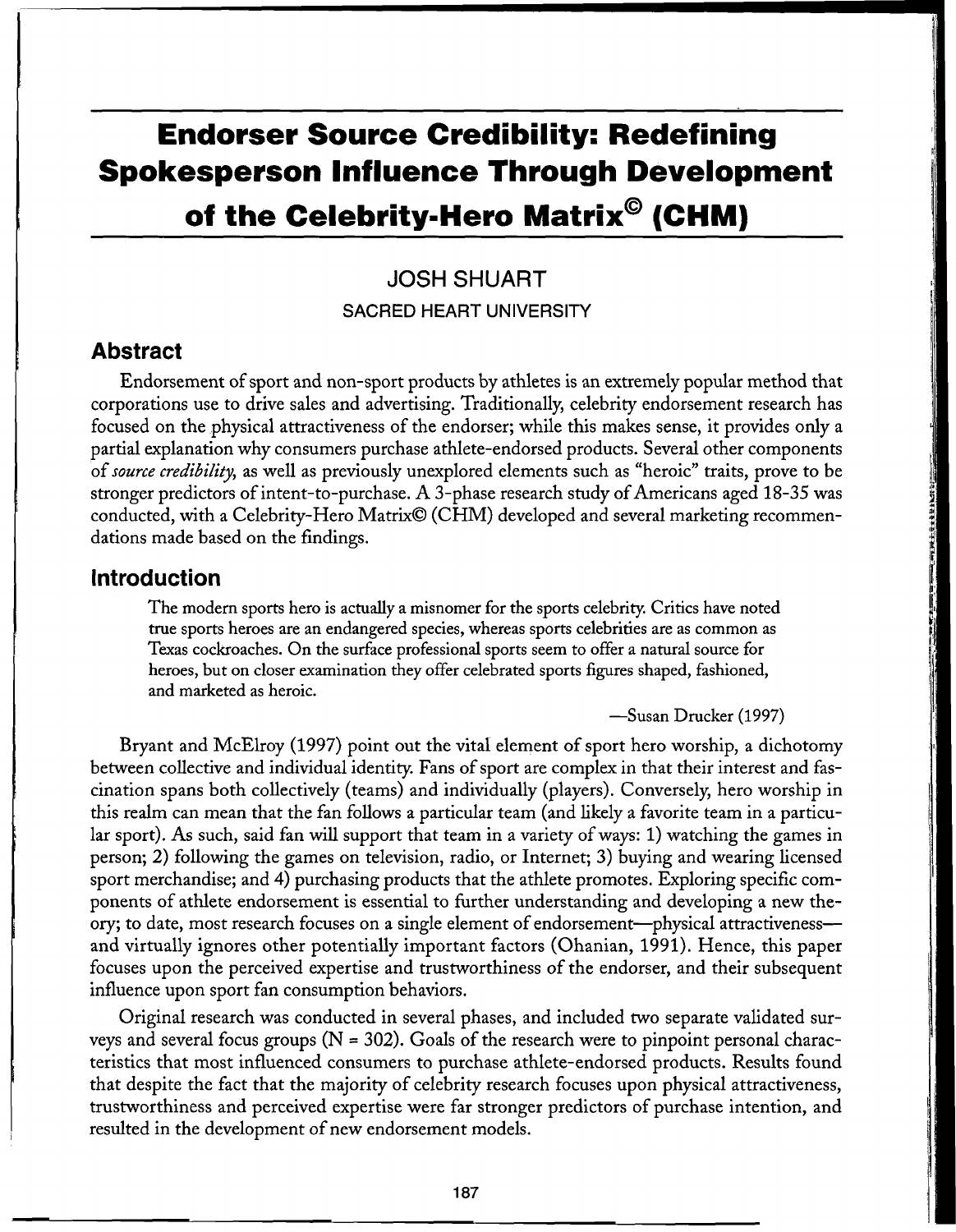## **Review of Literature**

#### **Celebrities and Celebrity Endorsement**

Celebrities have long been a highly revered sector of American society. However, it was not until the 1920s that advertisers actually began to use famous people for product endorsements, specifically to sell goods to adoring fans (Fox, 1984). There are obvious differences between celebrities and heroes, in terms of perceptions and influence on society, and it is important to look at both as separate entities. This section focuses on celebrities, with specific focus on their use as endorsers. In many cases, the celebrities in question are famous professional athletes.

The work of MacKenzie and Lutz (1989) was crucial to the understanding of how attitude toward the ad (signified as Aad) developed, and all of the possible antecedents and predictors that were involved in this process. In order to understand this process, it is necessary to observe the operational definition of attitude toward the ad, defined in this context as "a predisposition to respond in a favorable or unfavorable manner to a particular advertising stimulus during a particular exposure occasion" (Lutz, 1985). Understanding how attitudes toward the ad—and the endorser—are influenced will assist in explaining why some celebrity endorsers are effective and others are not. One aspect has to do with the quality of the ad (effectiveness) and emotive feeling (persuasiveness) of each specific situation. When looking at their schemata, one ascertains five central areas help to influence, positively or negatively, one's attitude toward the ad: 1) ad credibility, 2) ad perceptions, 3) attitude toward the advertiser, 4) attitude toward the advertising, and 5) the viewer's mood. It might be arduous to pinpoint each respondent's mood on any given day, but the other four components are easily measured.

Stotlar, Veltri, and Viswanathan (1998) explored athlete-specific products, endorsed by the athletes themselves. This study used an original survey instrument to measure two things: a) recognition of the athlete and the *sport* in which they participated; and b) association of the athlete with the *products* that he/she endorses. The methodology used the top six sports, in terms of media coverage: baseball, basketball, football, golf, hockey, and tennis. It is likely that well-known athletes from lesser-known and less glamorous sports might have been excluded from their study. This investigation's design used an open-ended section on the first phase of the study, allowing respondents to choose any athletes from any sport, regardless of media exposure. As indicated by Balswick and Ingoldsby (1987), nearly 70% of all heroes/celebrities chosen were "current media personalities." The Stolar et al. (1998) study findings supported those of Agrawal and Kamakura (1995), in saying that, generally, celebrity endorsement is a very viable advertising strategy. How ever, it was the marketing implications made by Stotlar, Veltri, and Viswanathan (1998) that were most useful for implementation and consideration. Their suggestions were as follows:

- 1. In general, the products that athletes endorse may be more often recognized when they are sport-related products as opposed to non-athletic products.
- 2. Although specific fees were not correlated in the study, these data may indicate that it could well be worth the high costs associated with established celebrities if a high recognition rate is desired.
- 3. Men may be more attentive to athlete endorsement than women are. Yet, with the emergence of more women's sport, additional research is warranted.
- 4. Sports where the athlete-endorser is fully visible to the audience may yield higher recognition rates than sport where athletes' faces are obscured by helmets.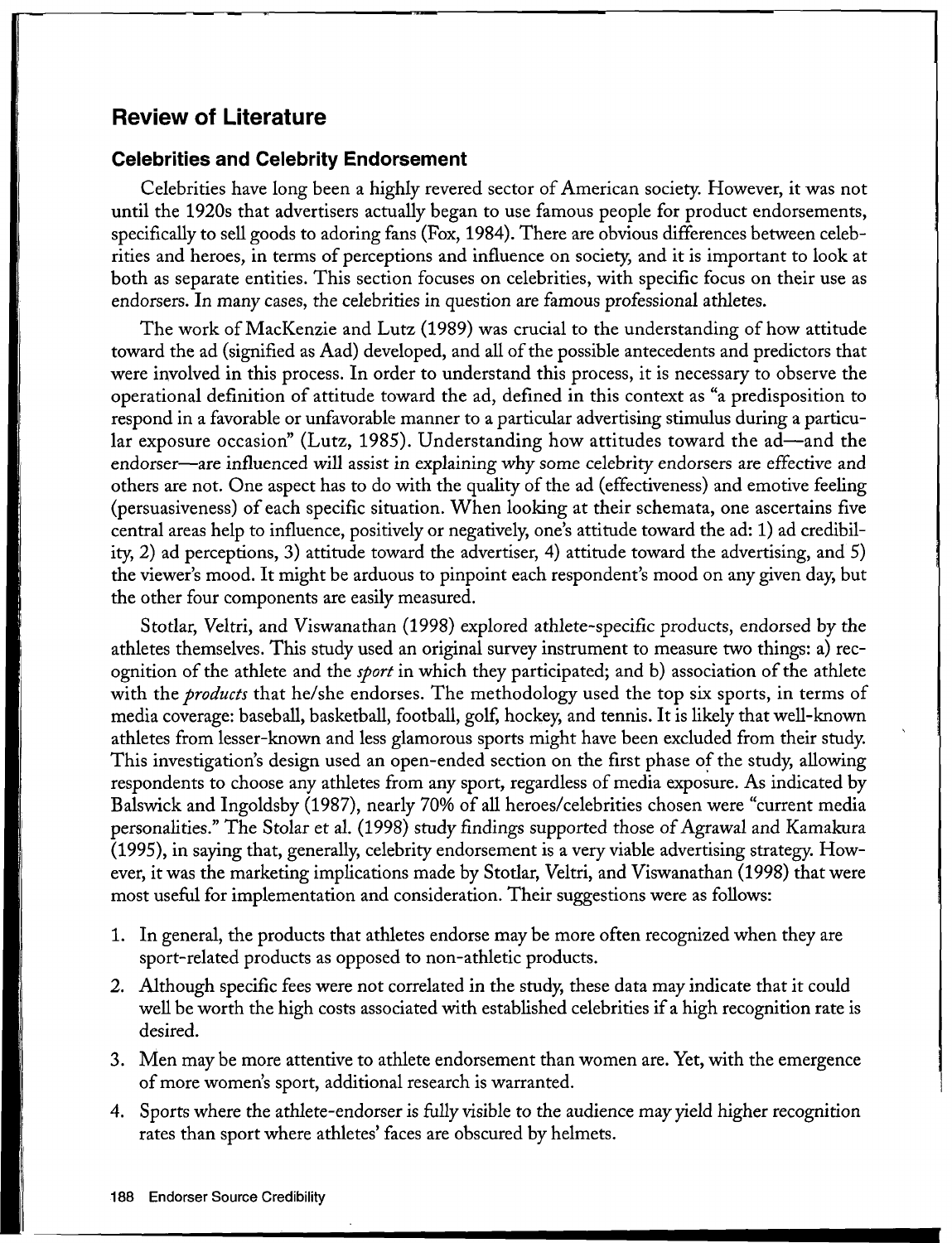- 5. Marketers must examine the media exposure of the athletes selected for endorsement. These results prompt additional study on the notion that a correlation may exist between the number of minutes that a player appears on television and the recognition of that player by consumers.
- 6. Marketers must be attentive to the fluidity and rapid change that exists in the sport world. These data indicated that, particularly with young consumers, celebrity status and recognition change rapidly, (p. 55)

Basil (1996) explored identification as a possible mediator of celebrity effects. He points out that previous research, such as Kamins et al. (1989), usually focuses on one of the three main constructs surrounding celebrity endorser effectiveness: credibility, physical attractiveness, or expertise. Ohanian (1990, 1991) encompassed all three constructs simultaneously, and that was the reason that the Ohanian methodology was a model for this study. Basil (1996) argues that one smaller sub-factor, *identification*, could be the item that best explains why celebrities are so successful as endorsers.

Basil (1996) reviewed three pioneering definitions of identification: Kenneth Burke's "Dramatism" theory, Herbert Kelman's theory of "Opinion Change, " and Albert Bandura's "Social Cognitive" theory. All three theories looked at identification from various perspectives and in different settings. Burke's (1950) theory, most popular in drama and literature, measured the extent to which a person perceives that he/she "shares values or perceptions of reality with the character" and discussed the "bond" that is formed between celebrity and fan (p. 479). However, Burke's theory is limited in that it is predominantly applicable to dramatic, fictional performances, and it does not apply to the process of persuasion, the key to endorsement (i.e., getting people to *buy* the endorsed product). Kelman (1961) believed that there were three agents of social influence: compliance, internalization, and identification. His theory stated that the central component of identification was an adoption, of attitude or behavior, from the celebrity. The fan believes that this acceptance will lead to a "satisfying self-defining relationship with that person" (Basil, 479). Essentially, Kelman indicated that the person was trying to imitate the celebrity, by aping their actions, to the greatest extent possible. The limitation of this theory is that there was no link to celebrity situations. Bandura's (1986) theory approximates explanation of identification effects. People tend to identify with role models who are similar (gender, age, ethnicity, etc.) to themselves. Additionally, it seems that if the identification is strong enough, the person will model themselves after the celebrity; in the sport endorser context, this means that the person would be very likely to buy and use the product that their celebrity is selling. Another relevant identification fact in Basil (1996) centered around the sense of intimacy and identification that forms within the person after repeated exposures to the celebrity; this holds true even if the exposure is strictly via mass media. This replicates what Alperstein (1991) found in his study on celebrities in commercials, reinforcing the concept that, perpetually, a vicarious social relationship is formed on the part of the viewer—this despite the fact that the viewer has never met, and will probably never meet, the celebrity. While focusing on these imaginary relationships, Alperstein also admits that *emulation* is a key component to celebrities in advertising. With emulation comes purchase, the desired outcome of most advertising. Most interesting in Alperstein (1991) is the complexity of the celebrity-viewer relationship. He avers that the *experience* dimension of advertisements (i.e., what does the viewer experience while watching the commercial) is often obscured because of the imaginary bond between celebrity and the viewer. Instead of clarifying the message of the ad, the association of the celebrity with a specific product only serves to confuse the viewer. In cases such as these, the viewer is actually no more likely to purchase the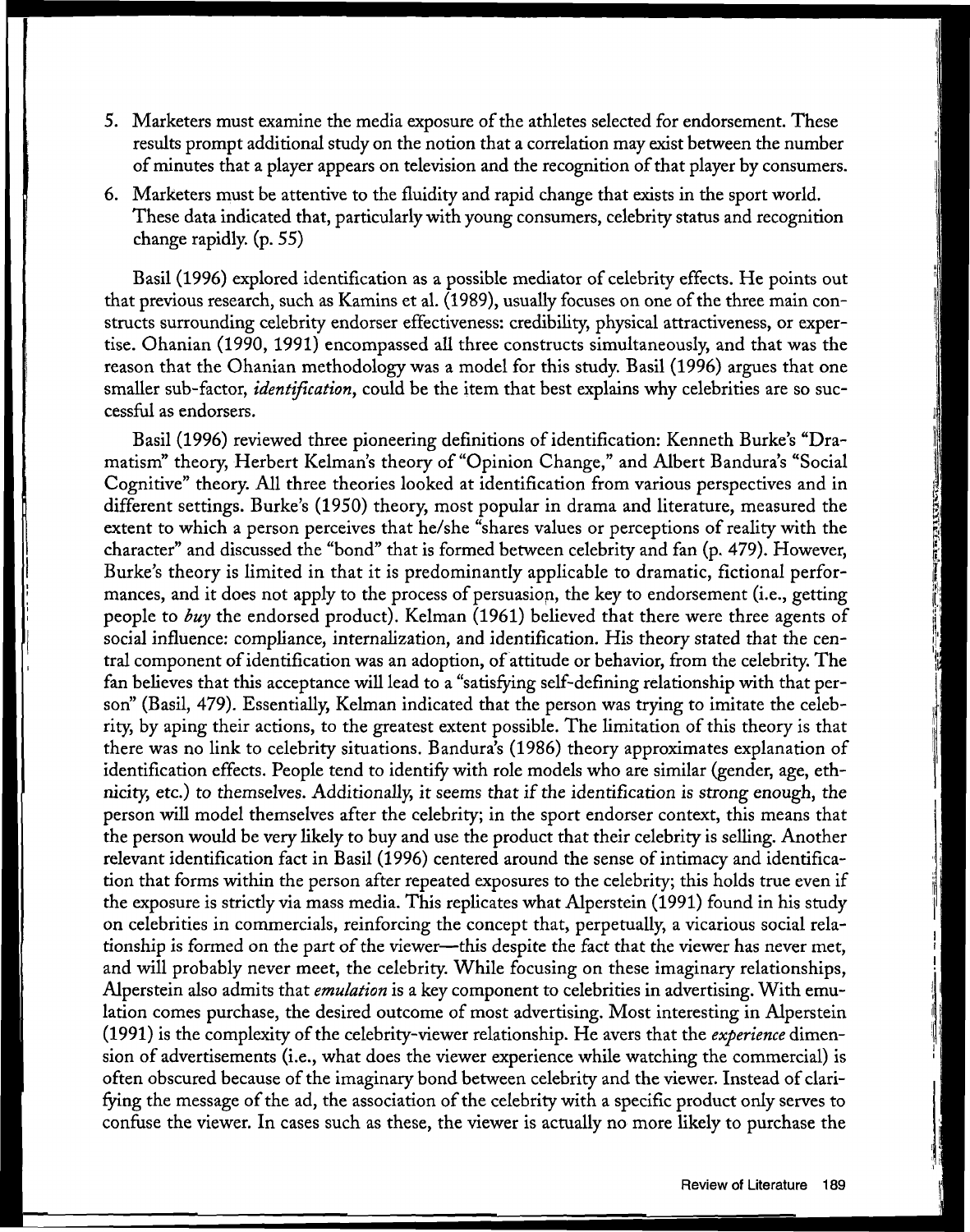endorsed product than is someone who does not identify with the celebrity endorser of that particular product. Therefore, the "spirit of emulation" (Fox, 1984, p. 90) is potentially negated and, if the imaginary bond is strong enough, the viewer sometimes resents the celebrity's involvement with endorsement. This has a negative effect on the purchasing behavior of the viewer, insofar as celebrity-endorsed products are concerned.

Celebrity endorsement and the most effective means by which an advertiser can use a celebrity have long been debated. The reasons for the success of one campaign and the failure of others is a sensitive subject. The value of investigating other potential explanations in terms of how consumer attitudes and behaviors are influenced/altered through the use of celebrities as endorsers is worthwhile. Tripp, Jensen, and Carlson (1994) viewed endorsement by focusing on credibility, physical attractiveness, or expertise. Tripp et al. (1994) examined the effects of multiple product endorsements by celebrities; that is, does endorsement of more than one product affect the attitudes, and purchase intentions, of the consumer. Surprisingly, perceptions of celebrity credibility, celebrity likeability, and attitude toward the ad lessened significantly as the number of products endorsed by the celebrity increased. Logic suggests that the more one sees the same face on television, the more likable and influential that person might become. However, this study discovered the opposite. The expected outcome would be to limit the number of endorsements by one person, in order to enhance and maximize his/her effectiveness.

Another factor, largely ignored by scholars of celebrities, is the impact of the fame/wealth of the endorser (Mathur, Mathur, & Rangan, 1997; Heath, McCarthy, & Mothersbaugh, 1994) upon the consumer's decision-making process. Heath et al. (1994) used both famous and relatively unknown endorsers and found that, in general, spokesperson fame did not influence consumer attitudes. Also not relevant was the vividness of the ad's text copy. Mathur, Mathur, and Rangan (1997) found just the opposite in their study of Michael Jordan. Then again, "Jordan is an economic factor. That translates right to the bottom line" (Mathur, Mathur, & Rangan, 1997, p. 67). It is for this reason that Michael Jordan—an endorsement anomaly—was included in both versions of the survey *for comparison purposes only*. The focus of Mathur, Mathur, and Rangan's study was to assess the impact that Michael Jordan's (first) return to the NBA would have upon Jordan-endorsed products. This article fits well with the theme established in Agrawal and Kamakura (1995). Agrawal and Kamakura specifically look at the economic impact of media-announced sport endorsement contracts. They examined the affect on the market of 110 celebrity endorsement contracts, focusing on the initial impact of the announcement. From their study, the use of celebrity endorsers, particularly athletes, is highly valued and implemented in corporate advertising. Agrawal and Kamakura astutely point out some of the negatives of celebrity endorsement, including multiple endorsements, endorsers switching to rival brands, and negative publicity associated with certain athletes. These are concerns that were echoed by a number of researchers (Burton et al., 2001; Tripp et al., 1994; etc.). However, for every case of negativity associated with a particular endorser, there are successful campaigns that utilize endorsers in a positive manner; a manner which can actually increase consumer awareness of a company's advertising and perhaps change the image of a company (Kamen, Azhari, & Kragh, 1975). What appears to involve more risk is coupling a celebrity endorser with a potentially harmful product (McDermott, Hocking, Johnson, 8c Atkin, 1989), such as tobacco products used by athletes. It is now clear that marketing—giving consumers what they want and need—focuses mainly on the end-product, sales.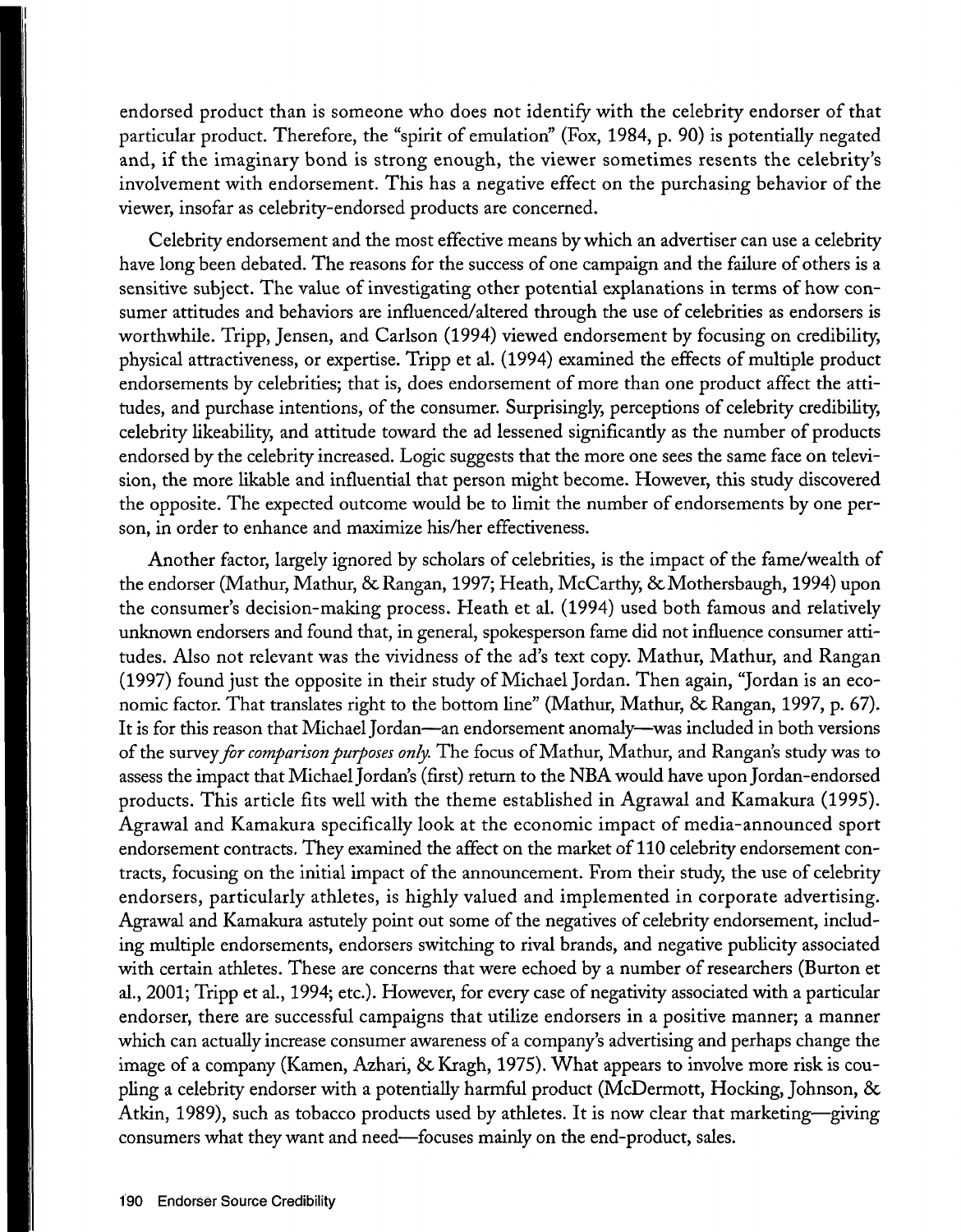### **Methodolog y**

Previous studies have shown age (Harris, 1994), gender (Vander Velden, 1986), and ethnicity (Liischen, 1981) to be important variables related to sport hero selection. A convenience sample (n=102) was drawn between 2001 and 2002. A second purposive sample (n=120) was drawn in mid-2002. Additionally, there were several focus groups conducted in 2003 (n=83) as a follow-up. Respondents were ages 18-35.

Ohanian (1991) took celebrity endorsement research to its highest level, developing a valid and reliable instrument capable of measuring the three main influences upon its effectiveness: perceived expertise, trustworthiness, and attractiveness. Most previous studies of endorser effectiveness were focused on one of the three dimensions of source credibility; Ohanian implemented all three simultaneously within her 15-item validated and reliable inventory. Her scale was used as the basis for this study, with additional constructs being added (and tested for reliability and validity).

Of absolute relevance to celebrity influence is proper *matching* of celebrity endorser to an appropriate product (Kamins, 1990). Michael Jordan selling soccer balls is a poor match, as his expertise level is in the basketball arena. Likewise, Tiger Woods endorsing basketball shoes would probably be ineffective in terms of sales returns. An anti-hero such as Dennis Rodman selling something like the new model of Harley Davidson motor cycles, based on the associations we make with the two, might prove to be a very effective marketing strategy. Ohanian's (1991) study described that a celebrity with expertise about a product was significantly more effective than a non-celebrity expert. In order to limit and/or control this issue, a non-sport-specific product was chosen for the final survey instrument: a sport drink. It was believed that a sport drink might be used by any athlete in any sport, thus there would be no internal bias nor any issue with proper matching of endorser-to-product. The product chosen was an actual sport drink, called Ultima, but it was not one that is currently popular or visible on the market today, such as Gatorade or Powerade. While expertise is only one of three major conduits to effective endorsement—physical attractiveness and credibility are the other two—it was believed that by using Ohanian's (1991) methodology, which encompassed all three simultaneously, the truest results should be attainable. Like Mitchell's (1986) study, the design was used as a model for the current investigation. Each subject saw four different advertisements. However, in contrast to Mitchell, where all four endorsers were advertising a *different* product, the standardized sport drink was used for all four ads in this study. Two separate versions of the survey were administered. One contained 4 males, one exemplary character chosen from each of the four quadrants from a celebrity/hero matrix. The second version of the survey contained 4 females, which used the same selection criteria as for the males. Michael Jordan, by far the most well-known and recognized athlete of our time, by all age groups and both genders, was added for later comparison purposes to *both* versions of the survey. By having two versions of the survey, four distinct groups are analyzed: females rating all males (and Jordan), females rating all females (and Jordan), males rating all males (and Jordan), and males rating all females (and Jordan). By including Michael Jordan on both, a baseline can later be established to which all other celebrity sport endorsers can be compared. Although not a focus of this investigator's study, future use of the comparison group (Jordan) will prove to be helpful. Michael Jordan scored extremely high on the Phase One survey (9/10 of both the hero and celebrity scales), and is a proven endorser entity. It would be senseless to assume that nothing is known about Jordan's endorsement legacy, by including him as one of the four athletes in this study. But by including him on both versions of the study, it allows for much richer future results and potentially allows for comparison based on the gender of the endorser, gender of respondent, and sport of the endorser.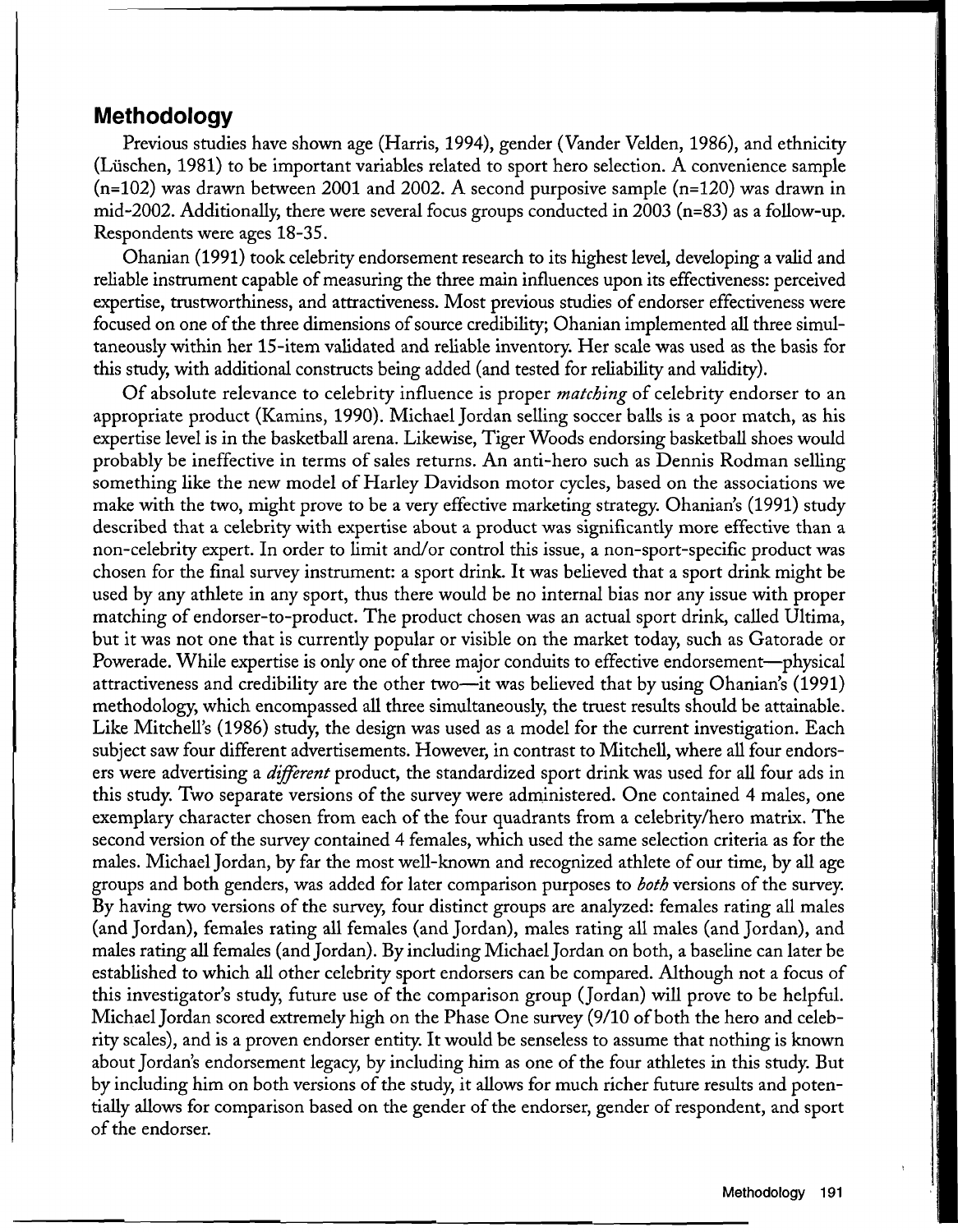A multi-item measure of purchase intention was added, to test the effectiveness of the selected endorsers in selling the Ultima product to college students. Additionally, several hero and celebrity measures were added to the Ohanian (1991) portion of the survey, then tested for validity and reliability.

## **Result s**

As depicted in Table 1, the top 15 "celebrities," with each athlete's sport, and their score (out of 10.0). Respondents were also asked to rate the athletes on a second scale, determining where they ranked (out of 10.0) as a "hero."

| Athlete            | Sport       | Score |
|--------------------|-------------|-------|
| Michael Jordan     | basketball  | 9.696 |
| <b>Tiger Woods</b> | golf        | 9.166 |
| Magic Johnson      | basketball  | 8.627 |
| Muhammed Ali       | boxing      | 8.588 |
| Shaquille O'Neal   | basketball  | 8.568 |
| O.J. Simpson       | football    | 8.303 |
| <b>Babe Ruth</b>   | baseball    | 8.186 |
| Mike Tyson         | boxing      | 8.176 |
| Andre Agassi       | tennis      | 7.735 |
| Wayne Gretzky      | hockey      | 7.686 |
| Dennis Rodman      | basketball  | 7.421 |
| Ken Griffey, Jr.   | baseball    | 7.382 |
| Kobe Bryant        | basketball  | 7.117 |
| Derek Jeter        | baseball    | 6.990 |
| Dale Earnhardt     | auto racing | 6.970 |

**Table 1: Top 15 Sports Celebrities** 

**Research Question 1:** *How do perceived expertise, trustworthiness, and attractiveness influence one's opinion of their sports hero?* 

Most studies (McCracken, 1989; Kahle 8c Homer, 1985; Atkin 8c Block, 1983; Friedman 8c Friedman, 1979; Baker 8c Churchill., 1977) focused on physical attractiveness of the endorser, but as evidenced by Table 2, the other two constructs—expertise and trustworthiness—are actually more highly valued among college consumers in terms of what they look for in their sports heroes. The previously mentioned constructs that were tested and validated are listed below the three main source credibility constructs.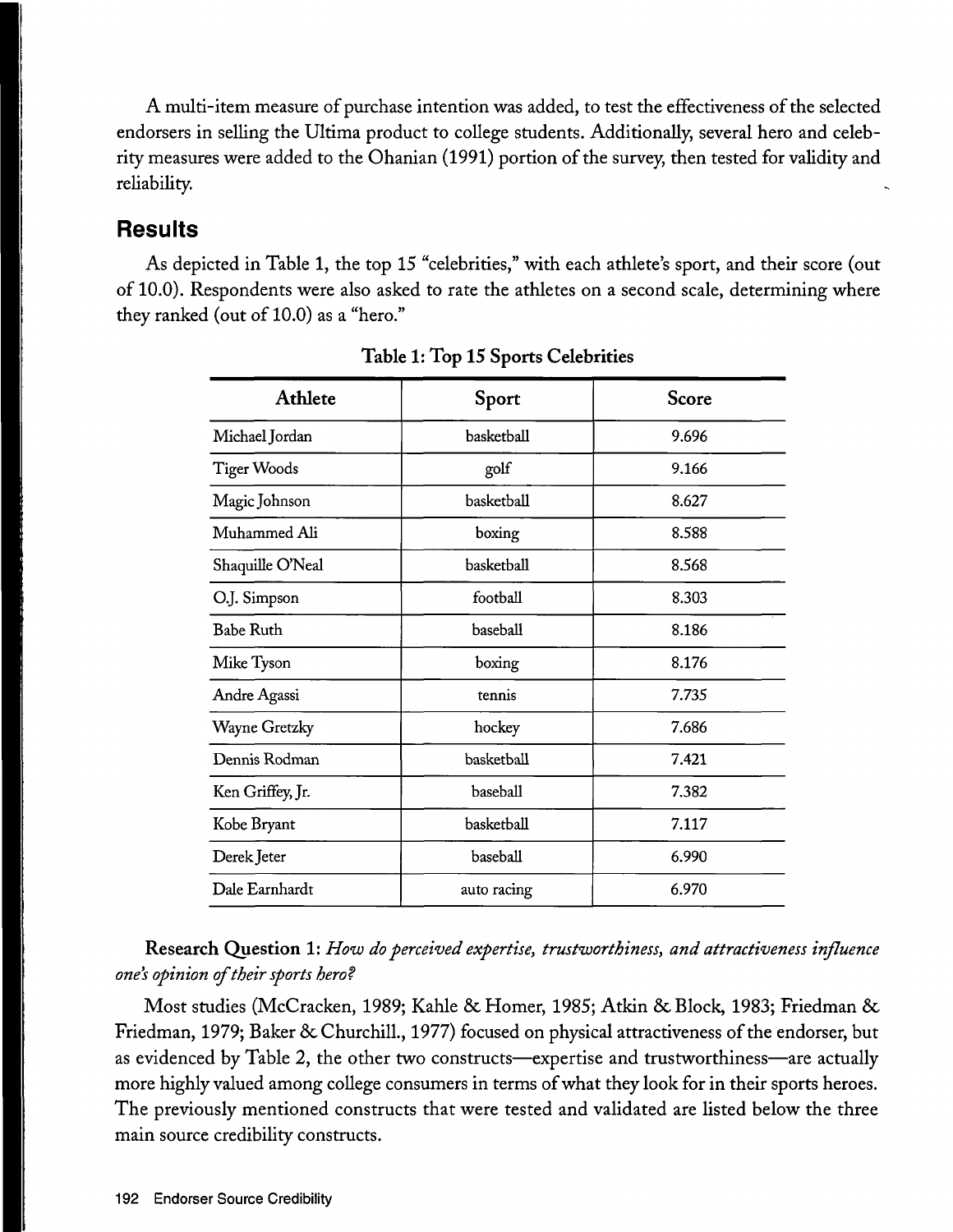#### Table 2: Attractiveness, Trustworthiness, and Expertise Constructs of Sport Hero

| Classy<br>Attractive<br>Elegant<br><b>Beautiful</b><br>Sexy    | 4.98<br>4.18<br>4.00<br><b>ATTRACTIVENESS</b><br>3.97.4<br>3.69 |  |
|----------------------------------------------------------------|-----------------------------------------------------------------|--|
| Sincere<br>Trustworthy<br>Reliable<br>Honest<br>Dependable     | 5.47<br>5.33<br>5.23<br><b>TRUSTWORTHINESS</b><br>5.17<br>5.01  |  |
| Skilled<br>Qualified<br>Experienced<br>Expert<br>Knowledgeable | 5.80<br>5.77<br>5.76<br><b>EXPERTISE</b><br>5.53<br>5.31        |  |
| <b>ADDITIONAL CONSTRUCTS</b>                                   |                                                                 |  |
| Athletic                                                       | 5.78                                                            |  |
| Trained                                                        | 5.76                                                            |  |
| Good                                                           | 5.51                                                            |  |
| Credible                                                       | 5.45                                                            |  |
| Courageous                                                     | 5.35                                                            |  |
| Generous                                                       | 5.12                                                            |  |
| Caring                                                         | 5.10                                                            |  |
| Helpful                                                        | 5.01                                                            |  |
| Wise                                                           | 5.01                                                            |  |
| Appealing                                                      | 4.97                                                            |  |
| Open-minded                                                    | 4.67                                                            |  |
|                                                                |                                                                 |  |

Research Question 2: How do the hero and celebrity constructs impact the consumer's intent to pur*chase the endorsed product?* 

Based on the ratings of all 52 athletes on both "celebrity" and "hero" scales, it was possible to categorize them into 1 of 4 quadrants. The 8 athletes chosen for the second part of the study  $(Q2)$ were:

| High Hero, High Celebrity |  |
|---------------------------|--|
| High Hero, High Celebrity |  |
| Low Hero, High Celebrity  |  |
| Low Hero, High Celebrity  |  |
| Low Hero, Low Celebrity   |  |
| Low Hero, Low Celebrity   |  |
| High Hero, Low Celebrity  |  |
| High Hero, Low Celebrity  |  |
|                           |  |

 $\overline{\phantom{a}}$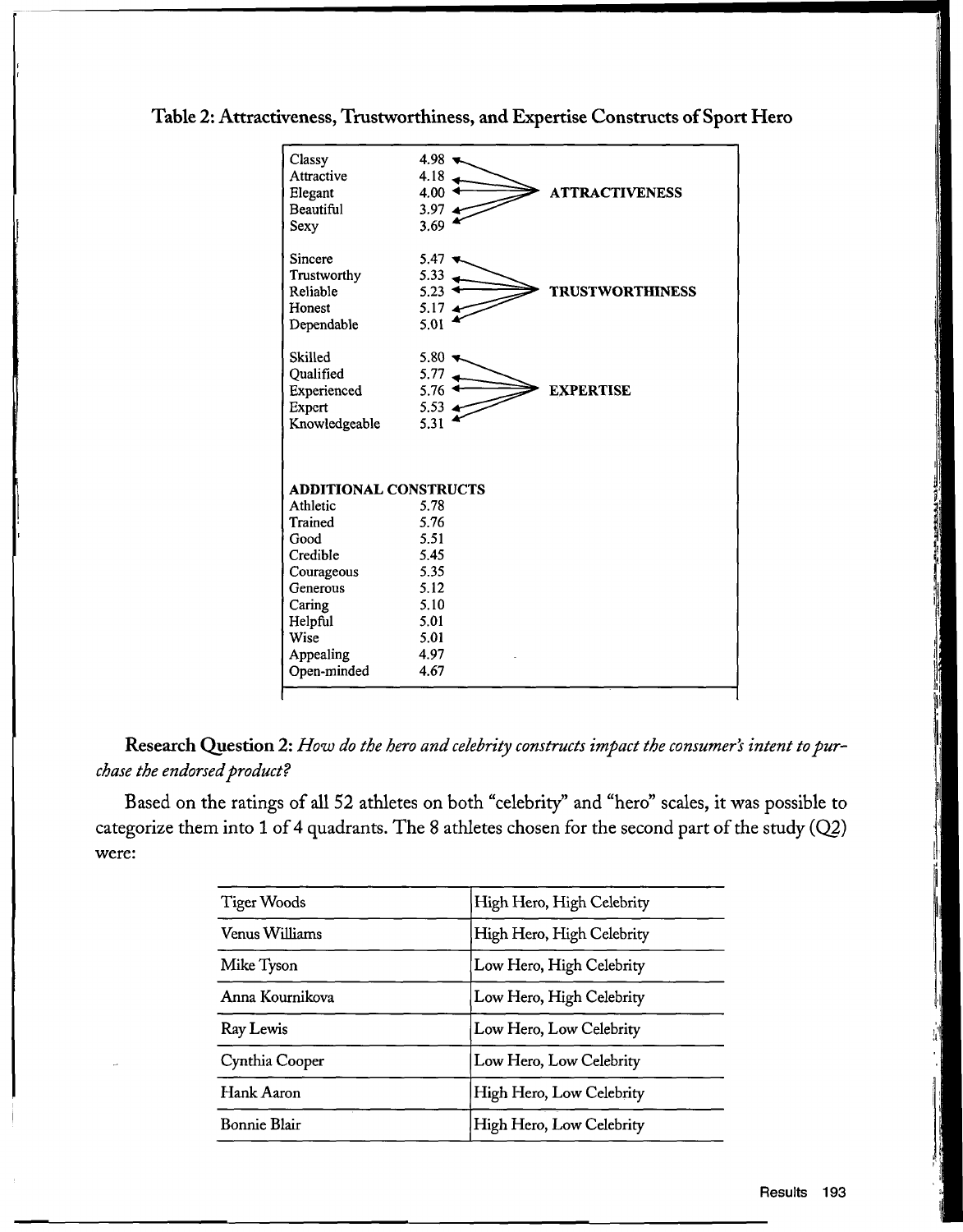Correlations and linear regression were very telling concerning intention to purchase the endorsed product. The results are explained as such. The first number is the Pearson correlation for each, in terms of correlation to intention to purchased the endorsed product. The second number (in parentheses) is the P-value. All numbers are examined at the .05 significance level. Immediately following, for all 8 endorsers, is a quick summary of salient numbers from the linear regression. The regression equation for this is  $Y_1$  (dependent variable—i.e., intent to buy) = a + bx<sub>1</sub> (independent variable—i.e., hero) + cx<sub>2</sub> (independent variable—i.e., celebrity). Results for the 2 athletes are as follows:

Ray Lewis: Both Hero .553 (.000) and Celebrity .405 (.001) were correlated with intent to buy. The R Square value of .316 is considerably low, as are the R Square values for the other 7 endorsers. A possible explanation of the low R Square values throughout the 8 endorsers is that Y is categorical, not continuous. In terms of the regression, with intention to buy being the constant, hero (.442 coefficient and .124 Std. Error) was significant (.001), while celebrity (.108 coefficient and .117 Std. Error) was not significant (.360). Anna Kournikova: Both were correlated—Hero .493 (.000) and Celebrity .311 (.008), with intention to buy. The R Square was, as explained earlier, low at .246. Again, hero (.509 coefficient and .152 Std. Error) was significant (.001) and celebrity (.065 coefficient and .144 Std. Error) was not significant (.652).

Hank Aaron: Hero .224 (.043) was significantly correlated with intention to buy the product, while Celebrity .142 (.139) was not correlated, at the 5% level of significance. The R Square was .065. Neither hero (.232 coefficient and .141 Std. Error), at .105, nor celebrity (.142 coefficient and .150 Std. Error) at .349, was significant.

Cynthia Cooper: Hero .303 (.009) was significantly correlated with intention to buy the product, while Celebrity .060 (.323) was not correlated, at the 5% level of significance. The R Square was .094. Like Kournikova, for Cooper, hero (.227 coefficient and .095 Std. Error) was significant (.021) and celebrity (.038 coefficient and .106 Std. Error) was not significant (.717).

Tiger Woods: Not surprisingly, given his proven success thus far as an endorser, he was correlated on both Hero  $.415$   $(.000)$  and Celebrity  $.317$   $(.007)$ . The R Square was  $.192$ . Onc e again, hero (.453 coefficient and .178 Std. Error) was significant (.014) while celebrity (.244 coefficient and .204 Std. Error) was not significant (.235) at the .05 level. Bonnie Blair was a bit of an anomaly. Neither Hero -.098 (.228), nor Celebrity .105 (.212) were correlated with intention to purchase her endorsed product. The negative Pearson Correlation on Hero is indicative that even those who rated Blair as a hero would not buy her product. The R Square for Bonnie Blair was .024. Again, the regression showed that neither hero (-.111 coefficient and .127 Std. Error) and .387 significance, nor celebrity (.103 coefficient and .112 Std. Error) and .361 significance, to be statistically significant. Mike Tyson was another interesting case regarding his endorsement power. Both Hero -.042 (.376) and Celebrity -.013 (.461) were negatively correlated with intention to purchase. Neither was statistically significant. The negative values indicate that even when respondents rated Tyson highly on the hero or celebrity measures, they still did not intend to buy the product from him. The R Square was .002. Neither hero (-.039 coefficient and .124 Std. Error) and .751 significance, nor celebrity (-.015 coefficient and .138 Std. Error) and .912 significance, proved to be statistically significant in the linear regression analysis. Venus Williams: Both were correlated—Hero .481 (.000) and Celebrity .240 (.033). The R Square was .232. Like several others, the regression showed that hero (.539 coefficient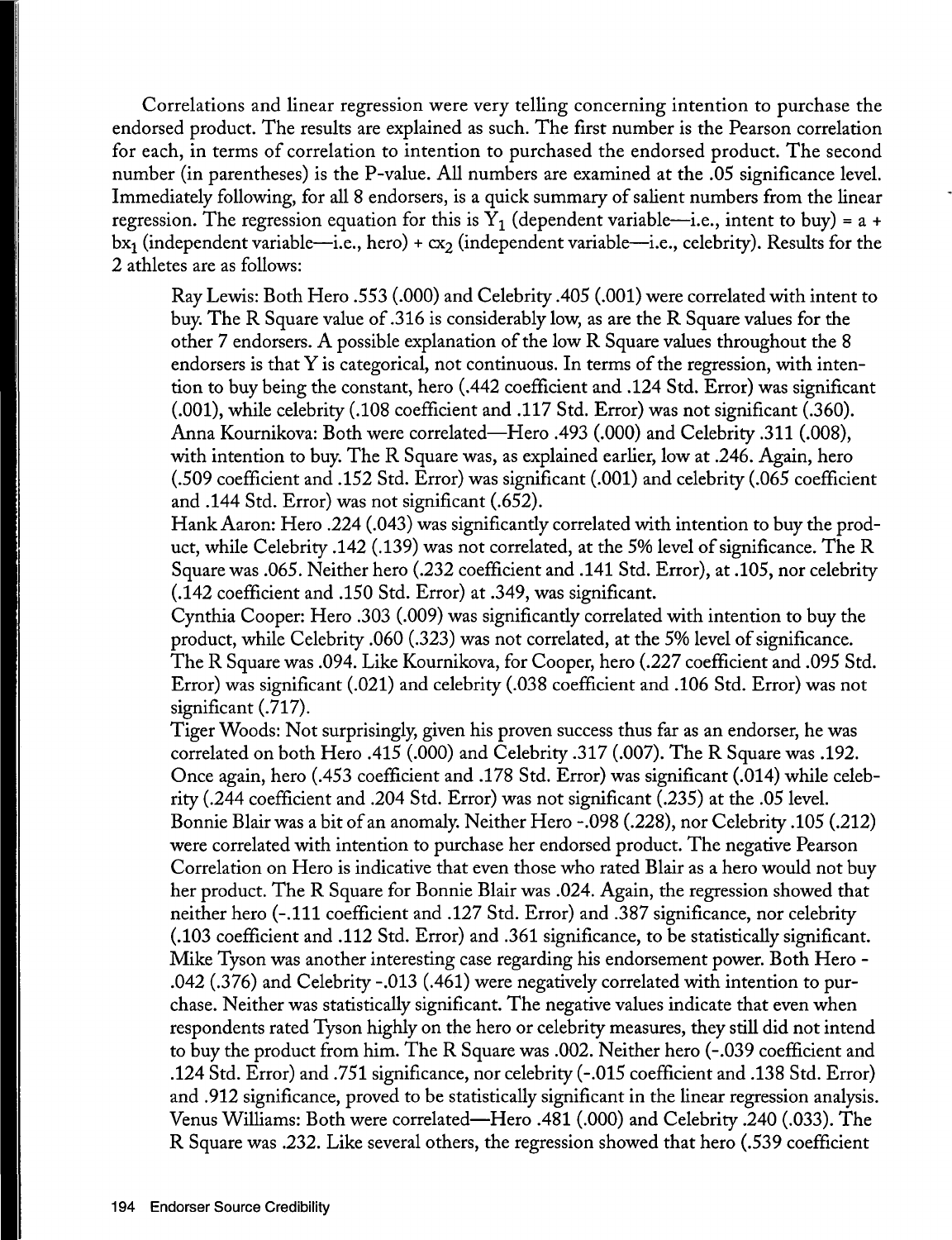and .150 Std. Error) was significant (.001) and celebrity (.034 coefficient and .146 Std. Error) was not significant (.813), at the 5% level of significance.

Perhaps most interestingly, it was found that 6 of the 8 endorsers *(75%)* had correlations with the hero construct and intention to buy; conversely, only 4 of the 8 endorsers (50%) had correlations with the celebrity construct and intention to buy. This might suggest that sport heroes are, as many have theorized (Chalip, 1997; Brooks, 1998), more successful as endorsers, regarding selling products.

## **Conclusio n**

The findings of this study and others (Burton, 2001; Ohanian, 1991) confirm the belief that someone known as both a hero and celebrity will prove to be the most effective spokesperson for products. The way that the media operates, there are few people who seem to embody the qualities of hero and celebrity. Michael Jordan and Tiger Woods are two exemplary characters in this vein.

It was essential to adhere to Strauss' (1987) *grounded theory* technique. For this reason, it was necessary to always be sensitive to the possibility of new categories and information. Previous research conceded a lack of understanding about true heroes; especially in the sport realm. Consequently, the use of literature combined with new responses on the first phase survey helped to shape the second phase survey instrument into what was ultimately used.

There have been several important studies that have shaped the idea of modern hero worship and celebrity endorsement (Smith, 1973; Harris, 1994; Brooks, 1998; Burton, 2001). However, none of the studies have effectively synthesized the knowledge of heroes with the marketers' portrayal of the endorser; at least not in the athletic setting. This study combines unique elements and provides a useful model for subsequent studies of the athlete as hero and endorser.

In light of the events on September 11, 2001, there has been a refocusing on heroic behavior in American society. Even sports media giant ESPN ran a series of patriotic ads depicting the real heroes of our generation, the firefighters down at "Ground Zero" in NYC. These ads flashed words such as "heroic" and "courageous" and one such ad said that those were "words we once so freely bestowed upon our athletes" that have now made us reconsider what a hero is. This is precisely the focus of this study, which began well before any of the tragic 9/11 events occurred. Despite this, it is a timely issue to examine and explore.

As much as athletes are undeserving of the responsibility of serving as role models, so too are they incapable of truly heroic acts. The number of athletes who should rightfully be lauded as heroes can be counted on one hand. True sports heroes should fit the definition of heroism, overcoming tremendous odds with grace and perseverance. Jackie Robinson, a genuine standard bearer for the African-American cause, broke the color barrier in professional baseball, and is rightly appreciated as a hero. He fits the description of the heroic warrior, which goes back as far as Carlyle in 1840, and probably further than that. But one would be hard-pressed to find someone with such qualities in today's sporting world. Society has trivialized an important institution, and the line between heroes and celebrities is forever blurred in the media. Today's celebrity is tomorrow's has-been. As quickly as the programming changes on television, so does opinion of the heroes of this generation. As Leonard (1980) pointed out, as society changes, so does the choice of heroes.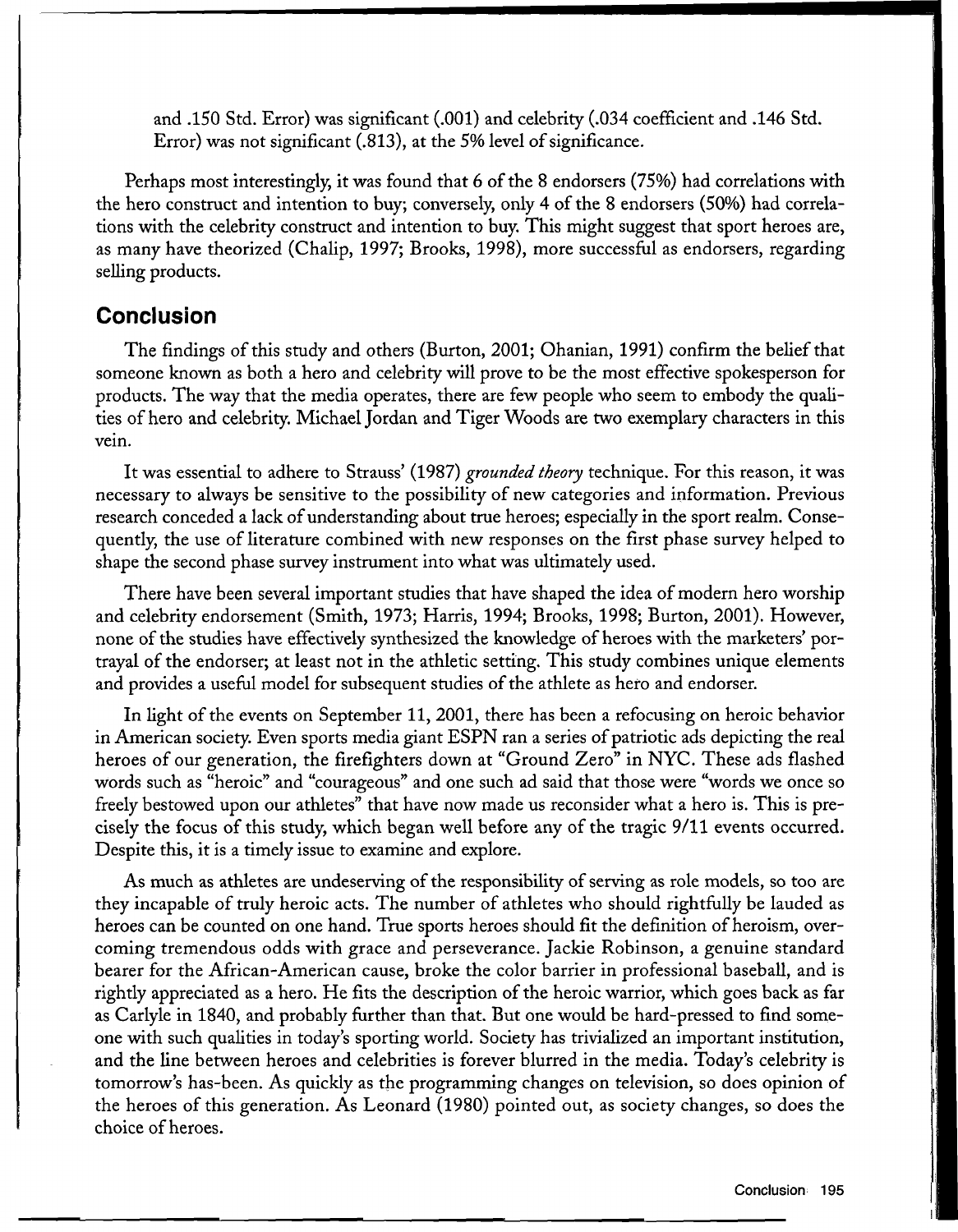Finally, it is important to challenge future researchers to continue exploring all aspects of celebrities, heroes, and endorsement, and the nature with which they intertwine. Work in several important areas is needed:

- 1. Continue the move away from Q-scores and move towards methods that are more sophisticated, useful, and rich in detail (to companies).
- 2. Add dimensions to the CHM©, so that one is able to plot athletes on a "perceptual map" or matrix. This could be expanded to include specific products and to look intimately at entire leagues.
- 3. Hero dimensions are a must. Subsequent research should seek to refine and add to existing knowledge base in this area.
- 4. Financial analyses need to be conducted to assess "value" of endorsement contracts beyond publicity for the company. True and accurate contribution to the bottom line is needed.
- 5. Cross-cultural implementation of new theory. Testing is needed in different countries with different value sets, and different sports and entertainment heroes.

#### **Reference s**

- Agrawal, J., 8c Kamakura, W. (1995, July). The economic worth of celebrity endorsers: An event study analysis. *Journal of Marketing, 59,* 56-62.
- Alperstein, N. (1991). Imaginary social relationships with celebrities appearing in television commercials. *Journal of Broadcasting & Electronic Media, 35(1),* 43-58.
- Atkin, C, Sc Block, M. (1983, February/March). Effectiveness of celebrity endorsers. *Journal of Advertising Research, 23,* 57-61.
- Baker, M., 8c Churchill, G. (1977, November). The impact of physically attractive models on advertising evaluations. *Journal of Marketing Research, 14,* 538-555.
- Balswick, J., & Ingoldsby, B. (1987). Heroes and heroines among American adolescents. In A. Yiannakis, M. J. Melnick, 8cT. D. Mclntyre (Eds.), *Sport Sociology: Contemporary Themes* (3rd ed., pp. 74-78). Dubuque, IA: Kendall/Hunt.
- Bandura, A. (1986). *Social foundations of thought and action: A social-cognitive theory.* Englewood Cliffs, NJ: Prentice-Hall.
- Basil, M. (1996). Identification as a mediator of celebrity effects. *Journal of 'Broadcasting & Electronic Media, 40,* 478- 495.
- Brooks, C, 8c Harris, K. (1998). Celebrity athlete endorsement: An overview of the key theoretical issues. *Sport Marketing Quarterly, 7(2),* 34-44
- Bryant, J., 8cMcElroy, M. (1997). *Sociological dynamics of sport and exercise.* Englewood, CO: Morton Publishing.
- Burke, K. (1950). *A rhetoric of motives.* Englewood Cliffs, NJ: Prentice Hall.
- Burton, R., Farelly, F., 8c Quester, P. (2001). Exploring the curious demand for athletes with controversial images: A review of anti-hero product endorsement advertising. *International Journal of Sports Marketing & Sponsorship, 2(4),* 315-330.
- Carlyle, T. (1840). *On heroes and hero worship.* London: Oxford.
- Chalip, L. (1997). Celebrity or hero? Toward a conceptual framework for athlete promotion. In D. Shilbury 8c L. Chalip (Eds.), *Advancing Management of Australian and New Zealand Sport.* Melbourne, Victoria: SMAANZ.
- Drucker, S. (1997). The mediated sports hero. In S. Drucker 8cR. Cathcart (Eds.), *American Heroes in a Media Age.*  Cresskill, NJ: Hampton.
- Fox, S. (1984). *The mirror makers: A history of American advertising and its creators.* New York: Vintage Books.
- Friedman, H., 8c Friedman, L. (1979, October). Endorser effectiveness byproduct type. *JournalofAdvertising Research, 19,* 63-71.
- Harris, J. (1994). *Athletes and the American hero dilemma.* Champaign, IL: Human Kinetics.